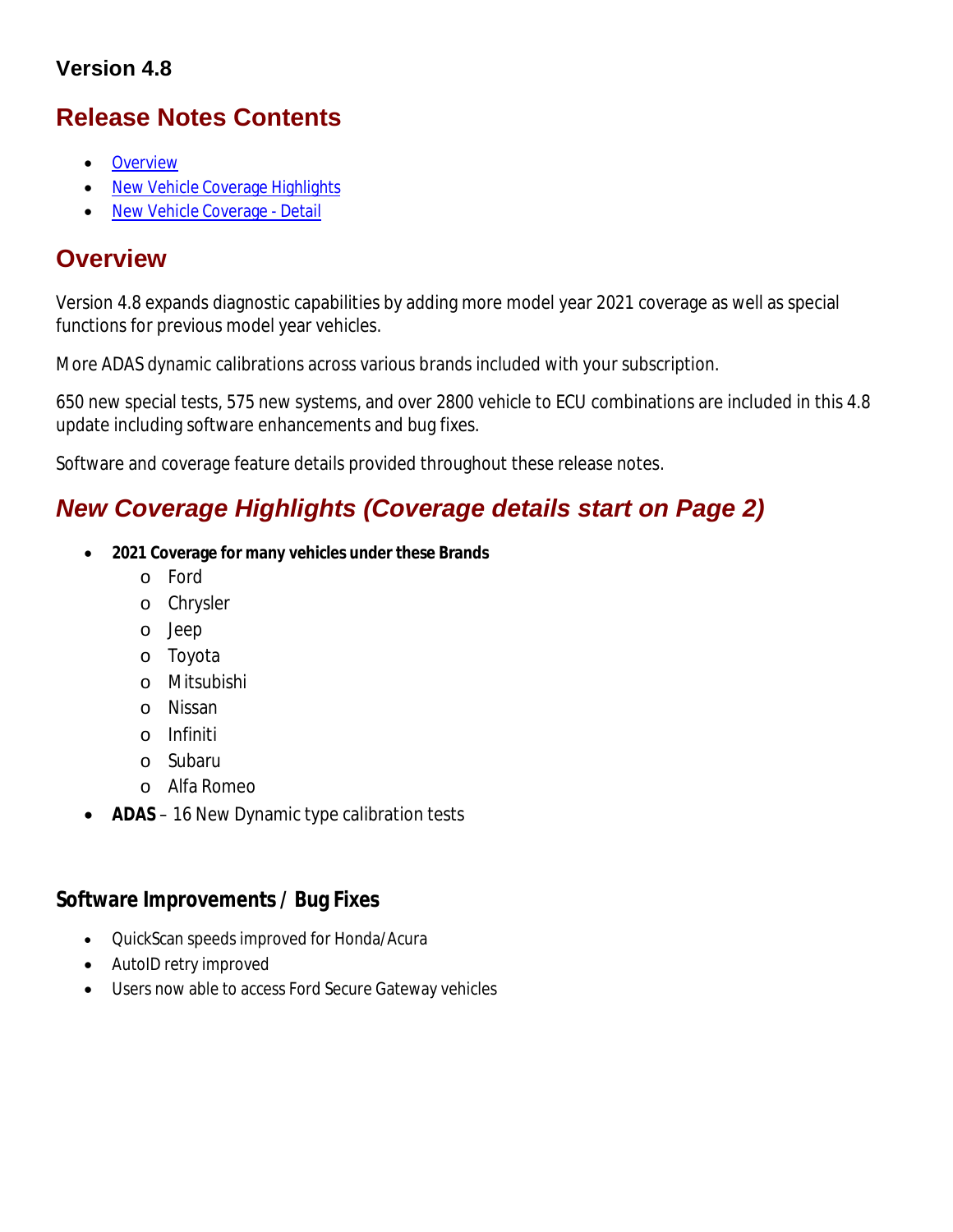# *New Coverage – USA Domestic*

### *Chrysler/Jeep Coverage*

- Additional coverage for 2021MY vehicles and systems
- Added coverage for 61 new systems
- Added coverage for 130 new vehicle-ecu combinations

#### **36 new Adjustment type special tests including**:

- **Engine/PCM** DPF Replacement, Dual Alternator Enable/Disable, Dual Fuel Tank Enable / Disable, Enable / Disable Vehicle Features, GSE Injector Adaptation, Idle Shutdown Timer Adjustment, Oil Change Monitor Type, Oil Life Restore, PTO Settings, Set Max Cruise Speed, Stationary Desoot (DPF Regen), Turbo Actuator Pre-Align / Self Calibrate, VGT Sector Gear Hysteresis Test
- **ABS** ABS Bleed Brakes
- **ADAS**  Camera and Radar Calibration for DRIVER ASSISTANCE SYSTEM MODULE, Camera Calibration for FORWARD FACING CAMERA MODULE
- **Instrument Cluster** Oil Service Reset
- **Suspension** ASCM Initialization

#### **188 new Actuation type special tests including:**

- **Engine/PCM** A/C Compressor Clutch Relay Control State, Actuator Test For SCR Device Relay, Aftertreatment System Performance Test, Air Condition, Boost Pressure Actuator, Cooler Bypass Valve, Crankcase Ventilation, Cylinder 1 Deactivation Solenoid Control State, Cylinder 4 Deactivation Solenoid Control State, Cylinder 6 Deactivation Solenoid Control State, Cylinder 7 Deactivation Solenoid Control State, DEF (Reductant) Pressure Line Heater Test, DEF (Reductant) Tank Heater Test, DEF Reductant Doser Prime Override Test, DEF Reductant Doser Pump Override Test, DPF Lamp, Dual Speed Oil Pump, EGR Valve Actuator Test, Engine Warm Up, Fan Clutch Test, Fuel Filter Water Level Warning Lamp, Fuel Injector Control State Tests, Fuel Pressure Override, Fuel Pump Relay Control State, Fuel System Run Up Test, Glow Lamp, High Pressure Fuel System Test, Injector Kill Test, Intake Air Throttle Actuator Test, Oil Pressure Lamp, Oxygen Sensor 1/1 Heater Duty-Cycle, Oxygen Sensor 1/2 Heater Duty-Cycle, Pressure Regulator Valve, Radiator Cooling Fan PWM Control State, Radiator Fan 1 Duty Cycle, SCR Relay Actuation Test, Starter Status, Urea (Reductant) Pressure Line Heater Actuation Test, Urea (Reductant) Tank Heater Actuation Test, Urea Dosing Valve Actuation Test, Vacuum Pump Relay, VVA Solenoids Pre-Energization
- **Instrument Cluster** ABS Lamp, Air Bag Lamp, Brake Indicator, Brake Warning Lamp, Cargo Light Indicator, Electronic Stability Control, Electronic Stability Control Off, Front Fog Lamps, High Beam Indicator, I/P Illumination, Left Turn Signal Indicator, Position Lights, Right Turn Signal Indicator, Seat Belt Lamp
- **Body Control** All Doors/Central Locks, Center High Mount Stop Lamp, Foot Well/Halo Lamps, Front Wiper (On/Off), Front/Rear Washer, Horn, Ignition Run, Ignition Run/ACC 1, Ignition Run/ACC 2, Ignition Run/Start, IOD Relay On LSD, IRCM Relay Unlock Control, Left Front Park Lamp, Left Front Turn Lamp, Left High Beam, Left Low Beam, Right Reverse Lamp

### *Ford Coverage*

- Additional coverage for more 2021MY vehicles and systems.
- Added coverage for 166 new systems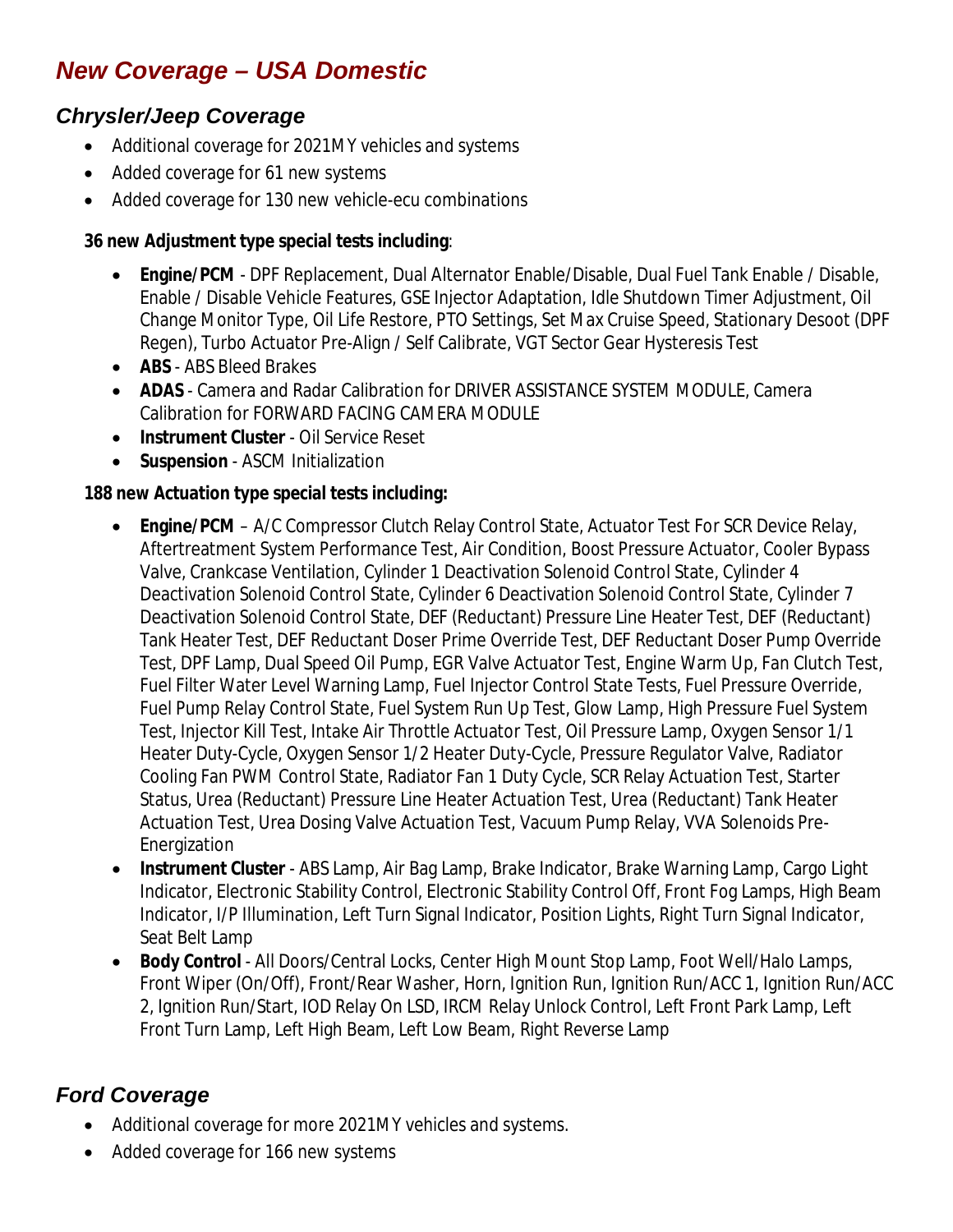Added coverage for 229 new vehicle-ecu combinations

#### **11 new Adjustment type special tests including**:

- **Engine/PCM** Fuel System Test High Pressure, Injector Quantity Adjustment tests,
- **Suspension**  Accurate Trim Test, Ride Height Calibration

#### **166 new Actuation type special tests including:**

- **Engine/PCM** Air Conditioning Compressor Command State, All Injectors Disabled, All Wheel Drive Clutch Control Commanded, Command Of Coolant Pump - HVAC/Cabin, Commanded Equivalence Ratio Air To Fuel Mixture Bank 1, Commanded Equivalence Ratio Air To Fuel Mixture Bank 2, Converter Pressure Control, Desired Camshaft Angle For All Banks, Desired Engine Cooling Fan Speed, Desired Fuel Rail Pressure, Desired Generator Voltage, Desired Line Pressure Control, Desired Wastegate Control Vacuum, Engine Coolant Bypass Valve Control Output, Engine Revolutions Per Minute, EVAP Canister Vent Valve, EVAP Leak Detection Pump, EVAP Leak Detection Pump to Vent Solenoid Valve Leak Test, Evap System Switching Valve Control Duty Cycle-Commanded, EVAP Vapor Blocking Valve, Evaporative Emission Canister Purge Valve Duty Cycle, Firm Shift, Fuel Injector tests, Fuel Pump, Fuel Volume Control Valve, Gear Command By Output State Control, Grill Shutter A Position - Commanded, Heater Control For HO2S 11 And HO2S 21, Heater Control For HO2S 12 And HO2S 22, High Speed Engine Cooling Fan Control, Injector Disable tests, Intake Manifold Runner Control, Line Pressure Control Measured In Current, Low Speed Engine Cooling Fan Control, One Touch Start Status, Output State Control Of Torque Converter, Shift Solenoid A, Shift Solenoid Pressure Control tests, Spark Advance - Control State, Starter Motor Control Output Detected, Stepper Motor EGR Position - Control State, Turbocharger Bypass Valve 1, Turbocharger Wastegate Control, Variable Camshaft Timing Exhaust Angle Desired, Variable Camshaft Timing Intake Desired Anglel
- **Transmission** Electric Transmission Fluid Pump Control Duty Cycle Commanded, Shift Solenoid F Commanded Current, Shift Solenoid Pressure Control A, Shift Solenoid Pressure Control B, Shift Solenoid Pressure Control C, Shift Solenoid Pressure Control D, Shift Solenoid Pressure Control E, Torque Converter Clutch Solenoid Commanded Current
- **Instrument Cluster** Airbag Warning Indicator, Brake Warning Lamp, Check Engine MIL, Coolant Overtemp, Cruise Control Lamp, Door Ajar Warning Indicator, Front Fog Lamp Indicator, Fuel Gauge Indicator Control, Fuel Gauge Indicator Control On/Off, Gear Display 1, Generator Lamp, High Beam Indicator, Illumination, Illumination PWM Value, LCD Illumination Level, LCD Segment Display, Left Turn Signal Lamp Status, Lights On Warning, Low Fuel Warning Indication, Maintenance Indicator Lamp, Oil Pressure Low Indicator, On Demand Test, Over Drive O/D Off, Park Brake Applied Lamp, Right Turn Signal Lamp Status, Safety Belt Warning Lamp, Speedometer, Tachometer, Tachometer Gauge Indicator Control, Tire Pressure Telltale Status, Traction Control Off Indicator, Warning Chime, Warning Lamp Status 1 - Engine Management System Fault
- **Climate (HVAC)** A/C Recirculating Servo Position Status, Air Mode Actuator, LCD Segment Display, Left Blend Door Position, On Demand Test
- **Suspension** Pneumatic Test
- **Others** Tests for FRONT CONTROL/DISPLAY INTERFACE, AUDIO CONTROL MODULE

### *General Motors Coverage*

New ADAS coverage for 2021MY vehicles and systems

#### **8 new Adjustment type special tests including**:

**Engine/PCM** - Cylinder Injector Flow Identifier Reprogram tests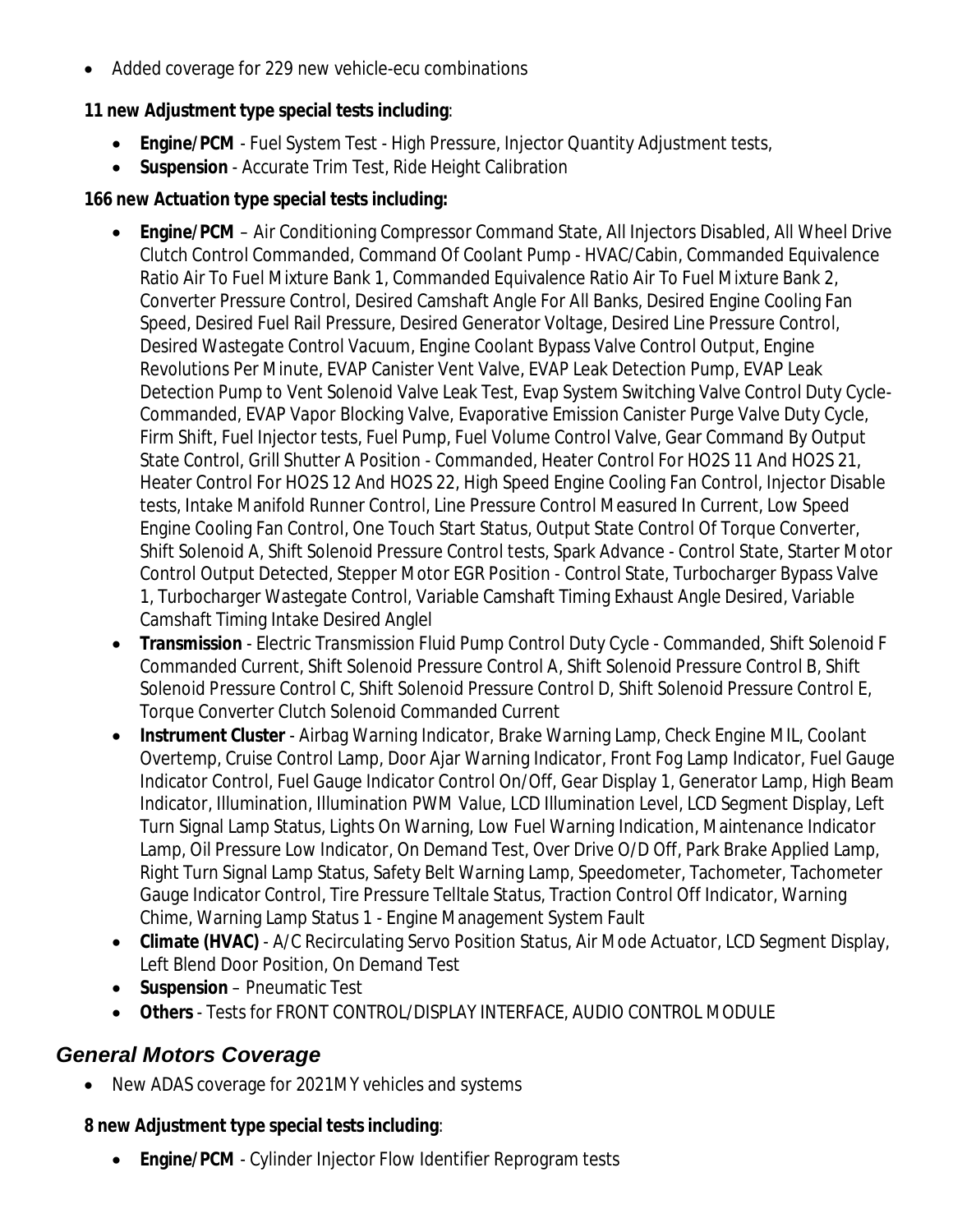**ADAS** - Vehicle Direction Camera Learn for FRONTVIEW CAMERA - WINDSHIELD

# *New Coverage – USA Asian*

### *Honda/Acura Coverage*

- Added coverage for 7 new ADAS systems
- Added coverage for 23 new vehicle-ecu combinations

### *Hyundai Coverage*

- Added coverage for 25 new systems
- Added coverage for 26 new vehicle-ecu combinations

#### **7 new Adjustment type special tests including**:

- **Hybrid** Compression Pressure Test of Engine Cylinder, Initialize Engine Clutch Inspection Line Learning & Diag Info, Motor/HSG Resolver Calibration, Stabilization of Hydraulic Oil Flow of Engine Clutch
- **ABS/Brakes** Air Bleeding Mode, Auto Detected Configuration Reset, Longitudinal G Sensor Calibration(HAC/DBC Only)

#### **8 new Actuation type special tests including:**

 **Transmission** - 2nd Solenoid Valve [SCSV C], A/T Control Relay, Intelligent Shift Prohibit, Over Drive Solenoid Valve SCSV-D, RED Solenoid Valve, Shift Control Solenoid Valve UD, Torque Convert Clutch Control Solenoid Valve

### *Kia Coverage*

- Added coverage for 5 new 2021MY ADAS systems
- Added coverage for 5 new vehicle-ecu combinations

#### **5 new Adjustment type special tests including**:

- **Hybrid** Compression Pressure Test of Engine Cylinder, Initialize Engine Clutch Inspection Line Learning & Diag Info, Motor/HSG Resolver Calibration, Stabilization of Hydraulic Oil Flow of Engine Clutch
- **ADAS**  Reference Point Calibration Dynamic for MULTIFUNCTION CAMERA

### *Mazda Coverage*

#### **3 new Adjustment type special tests including**:

- **ABS/Brakes** Sensor Initialization
- **Others**  SMART START and REMOTE KEYLESS ENTRY Special Ignition ON

#### **9 new Actuation type special tests including**:

- **Engine/PCM -** Desired Intake Camshaft Position, Target Exhaust VVT Control Retard Amount from Advance Pos.
- **Climate/HVAC** EATC Operation Check
- **Others** tests for REMOTE KEYLESS ENTRY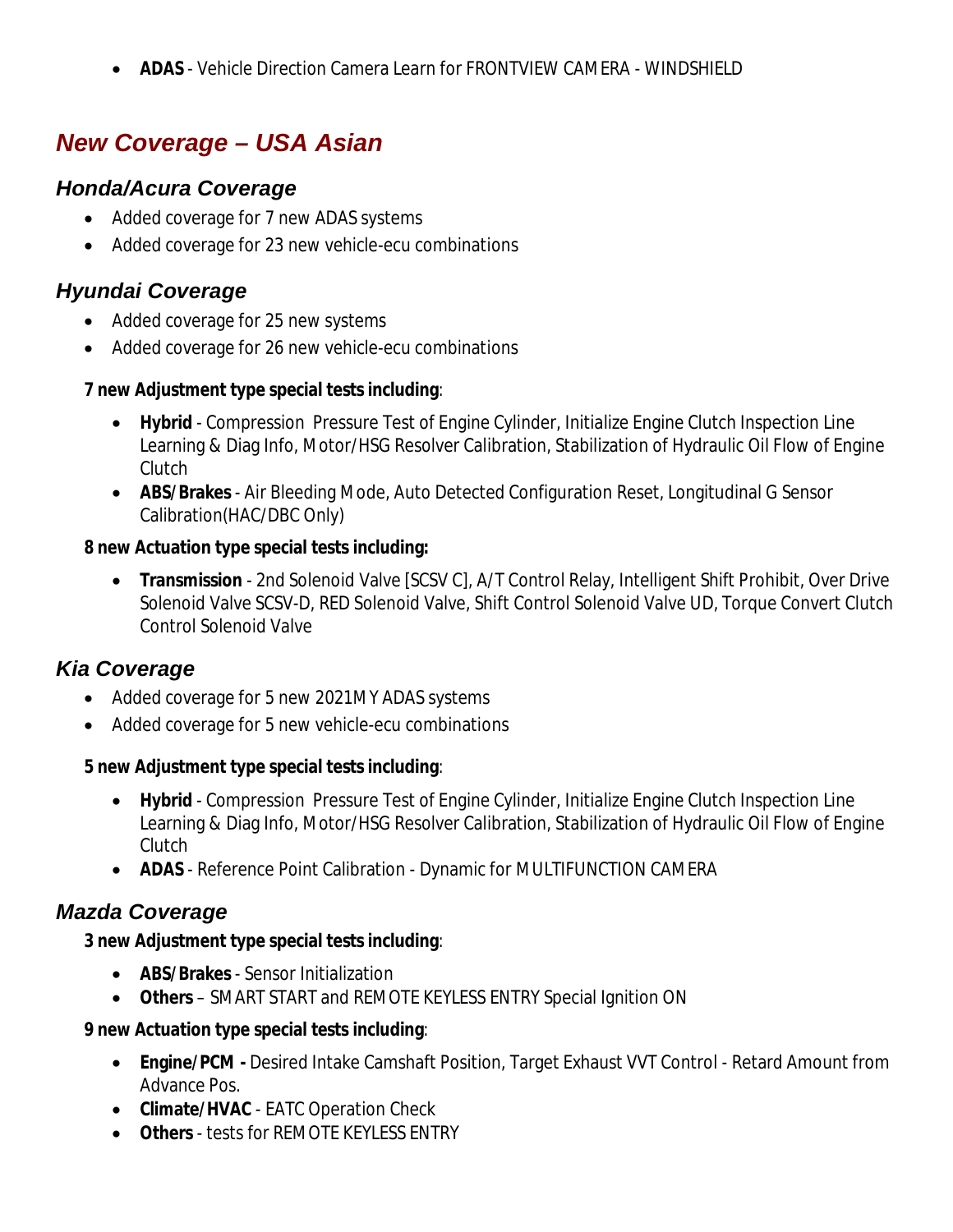### *Mitsubishi Coverage*

- New coverage for 2021MY vehicles and systems
- Added coverage for 28 new systems
- Added coverage for 40 new vehicle-ecu combinations

#### **1 new Adjustment type special tests including**:

**Engine/PCM** - Turbo Actuator Pre-Align / Self Calibrate

### *Nissan/Infiniti Coverage*

- New coverage for 2021MY vehicles and systems
- Added coverage for 61 new systems
- Added coverage for 592 new vehicle-ecu combinations

#### **67 new Adjustment type special tests including**:

 **Engine/PCM** - Active Control Engine Mounting A, Active Control Engine Mounting B, Adaptives After Replacing Particulate Filter, AFT Maintenance, After Camshaft Position Sensor Replacement, After Clutch Pedal Switch Replacement, After Crankshaft Position Sensor Replacement, After Electric Throttle Control Actuator Replacement, After Fuel Injector Replacement, After Fuel Rail Pressure Sensor Replacement, After High Pressure Fuel Pump Replacement, After Turbocharger Replacement, After Turbocharger Solenoid Valve Replacement, Air Fuel Ratio Sensor, Battery Discharge Current Integration Clear, CC/SL Program, Clutch Pedal End Stroke, Cumulative Sub-Battery Discharge Current Clear, Dual battery relay voltage drop count data clear, Engine Adaptive, Engine basis parts value 1 and 2 clear, EVAP System Close, Fuel Supply Prevention, G Sensor Calibration, GPF Service Regeneration Reset Routine Execution, High Pressure Fuel Circuit Fault Finding, High Pressure Fuel Pump Total Starts Counter Clear, Injection Pump Adaptive, Interval of Oil Change (OCS) Oxidation, Misfire count (real-time), Number of Starting 1, Number of Starting 2, Number of Starting 3, Number of Starting 4, Number of Starting Cycles, Oil Change Interval (OCS) Dilution, Programming Reinitialization, Regeneration of Gasoline Particlate Filter, Regeneration of Gasoline Particulate Filter, Reset Fuel And Timing Learn Tables, Reset fuel consumption short term log, RTCV Actuator Calibrate, Save Write Data for CPU Replace, Save/Write Data for CPU Replace, Start OBD test: Catalytic converter, Start OBD test: O2 sensors, Starter Operation Count Clear, Starter Operation Counter Clear, Stop/Start engine restart cause data recorder, Stop/Start engine stall cause data recorder, Stop/Start prohibit cause data recorder, Sub-Starter & Generator Oper Count Clear, Supercharger Magnet Clutch Engagement Count Clear, VCR Base Position Learning, VIN Registration, Waste Gate Actuator Position Learning Value Clear, Waste Gate Regulation, Write High Pressure Fuel Pump Total Starts Count, Write Starter Operation Count

#### **37 new Actuation type special tests including:**

 **Engine/PCM -** Auto Stop Start, Camshaft Positioner, Check Activated Canister Shutoff Valve, Check Boost Pressure Control, Check Component Purging Pressure Control, Check Coolant Pump Switchover Valve, Check Coolant Thermostat Heating Element, Check Cylinder Fuel Injectors, Check Cylinder Fuel Injectors For Leaks, Check Deceleration Air Switchover Valve, Check Engine Oil Pump Valve, Check Exhaust Camshaft Solenoid, Check Fuel High Pressure Circulation for Leak Tightness, Check Fuel Pressure And Temperature Sensor Rail Pressure, Check Fuel Tank Pressure Sensor, Check Purging Switchover Valve, Check Quantity Control Valve, Check Throttle Valve Actuator, Component Quantity Control Valve, Engine Coolant Bypass Valve, FUEL/T TEMP SEN, Partial Load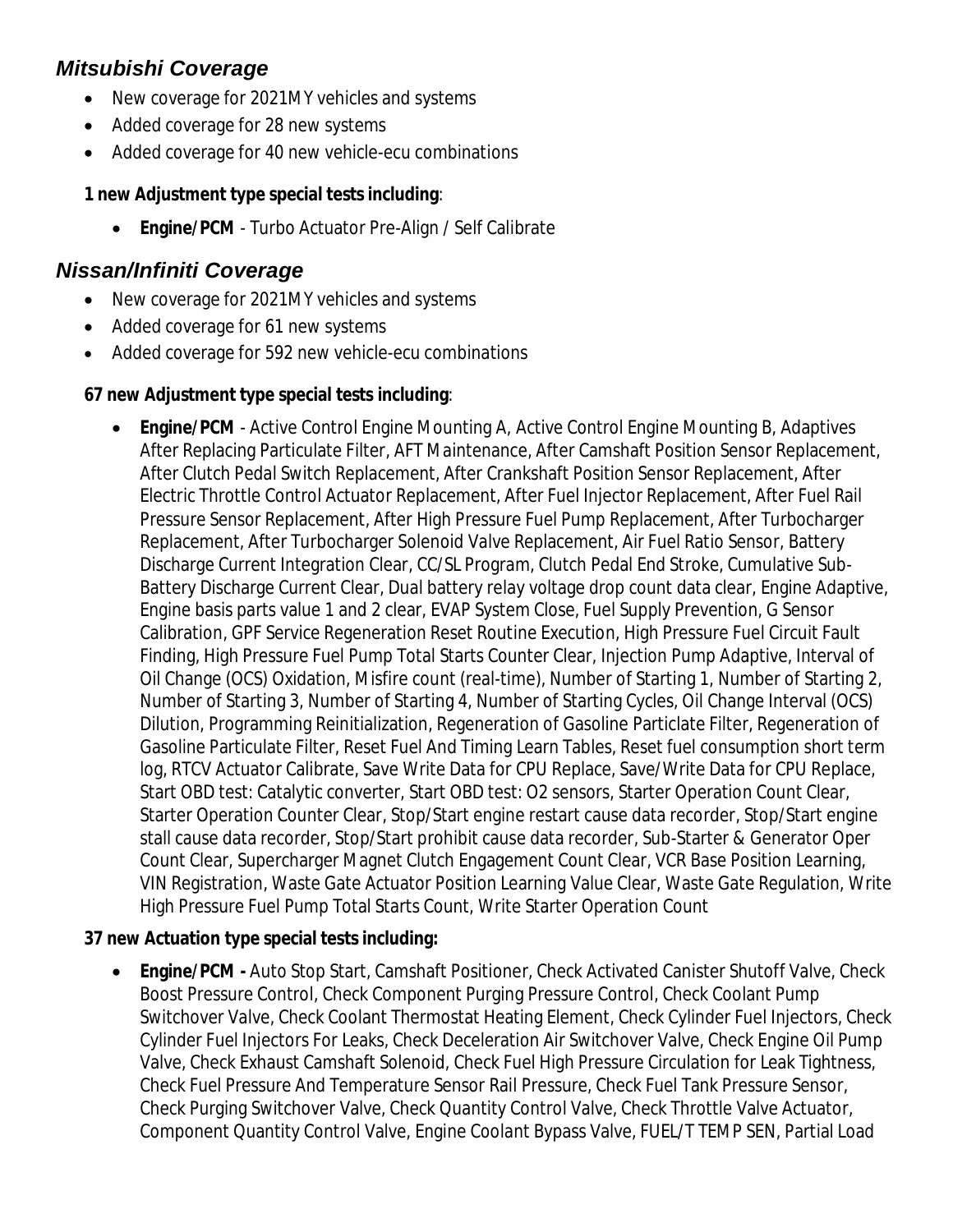Operation Crankcase Ventilation Valve, Power Balance, Purging Switchover Valve, TUMBLE CONTROL VALVE~TUMBLE CONTROL VALVE, VENT CONTROL/V, VIAS S/V-1

**Others** - tests for BODY SYSTEMS, INTELLIGENT POWER DIST MOD, SIDE RADAR systems

## *Subaru Coverage*

- New coverage for 2021MY vehicles and systems
- Added coverage for 67 new systems
- Added coverage for 243 new vehicle-ecu combinations

### **6 new Adjustment type special tests including**:

- **Climate (HVAC)** Variable Flow Change Sol Duty Setting
- **Others** tests for DOOR MIRROR (DRIVER) and POWER SEAT MEMORY

### **26 new Actuation type special tests including:**

- **Climate (HVAC)** A/C Change Setting, Air Mix Door Actuator Target Open (Driver Side), Air Mix Door Actuator Target Open (Passenger Side), Ambient Air Temperature setting, AUTO switch mode setting, Blower Fan Level Setting, Fresh/Rec Air Dr Act Trgt Open Angle, Heater Water Temperature Setting, In-Vehicle Air Temperature Setting, Mode Door Actuator Opening Angle Target, Quantity of Sunload Setting, Rear Defogger
- **Others** tests for DOOR MIRROR, POWER SEAT MEMORY, COCKPIT CONTROL, TELEMATICS

# *Toyota/Lexus Coverage*

- Additional coverage for 2021MY vehicles and systems
- New ADAS coverage for 2020-2021Y GR Supra
- Added coverage for 152 new systems
- Added coverage for 636 new vehicle-ecu combinations

### **1 new Adjustment type special tests including**:

**ADAS** - KAFAS Camera Calibration for CAMERA ASSIST (KAFAS)

### **22 new Actuation type special tests including:**

- **Climate (HVAC)** Blower Level, Front Deicer Relay, Front Left Air Outlet Damper Control Servo Motor, Front Right Air Outlet Damper Control Servo Motor, Rear Blower Level, Rear Right Air Mix Damper Control Servo Motor
- **Body Control** Daytime Running Light, D-Door Unlock, Door Lock, Door Unlock, Front Fog Light, Front Washer Relay, Front Wiper Hi Operation, Front Wiper Lo Operation, Headlight Relay/Light Power Supply Relay, High Beam Headlight, Panel Light, Rear Washer Relay, Rear Wiper Operation, Relay For Interior Light Auto Cut Function, Taillight/Clearance Light, Wireless Buzzer

# *New Coverage – USA European*

## *Alpha Romeo Coverage*

- Additional coverage for 2021MY vehicles and systems
- Added coverage for 6 new systems
- Added coverage for 20 new vehicle-ecu combinations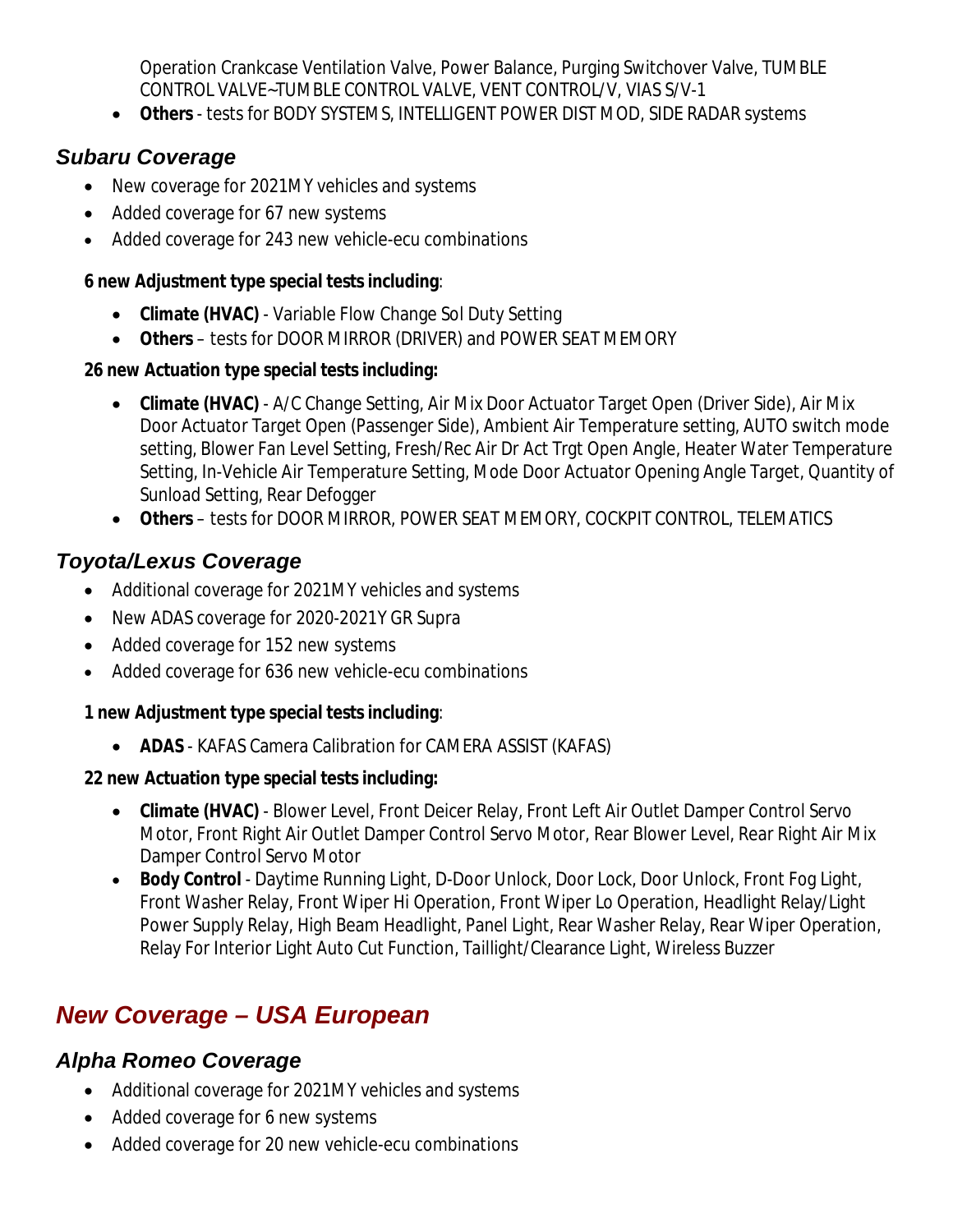## *Audi Coverage*

- Added coverage for 15 new systems
- Added coverage for 471 new vehicle-ecu combinations

#### **8 new Actuation type special tests including:**

 **Body** Daytime Running Lights Test Control Value, Hazard Warning Light Switch Functional Illum Test Ctrl Value, Heated Rear Window Test Control Value, Interior Light Dimming Test Control Value, Luggage Compartment Light Test Control Value, Permanent Driving Lights Test Control Value, Side Light Test Control Value, Tank Flap Test Sequence 1 Control Value

### *BMW/Mini Coverage*

#### **8 new Adjustment type special tests including**:

 **Body Control** - Ambient lighting: Automatic addressing, Central electronics control unit reset, Keyless entry: Deactivate/activate, Steering column adjustment adaptation, Window lifter motors: Adapting

### *Fiat Coverage*

#### **2 new Adjustment type special tests including**:

- **Engine/PCM** GSE Injector Adaptation
- **Instrument Cluster** Oil Service Reset

#### **20 new Actuation type special tests including**:

 **Engine/PCM** - A/C Compressor Clutch Relay Control State, Cylinder 1 Deactivation Solenoid Control State, Cylinder 4 Deactivation Solenoid Control State, Cylinder 6 Deactivation Solenoid Control State, Cylinder 7 Deactivation Solenoid Control State, Dual Speed Oil Pump, Fuel Injector Control State tests, Fuel Pump Relay Control State, Oxygen Sensor 1/1 Heater Duty-Cycle, Oxygen Sensor 1/2 Heater Duty-Cycle, Radiator Cooling Fan PWM Control State, Vacuum Pump Relay, VVA Solenoids Pre-Energization

### *Land Rover Coverage*

- Added coverage for 71 new systems
- Added coverage for 71 new vehicle-ecu combinations

### *Mercedes Benz Coverage*

- New coverage added for 2020 GLA, SL and SLC models ADAS systems
- Added coverage for 6 new vehicle-ecu combinations

### *Volkswagen Coverage*

- Added coverage for 15 new systems
- Added coverage for 113 new vehicle-ecu combinations

#### **1 new Adjustment type special tests including**:

**Engine/PCM** - Turbo Actuator Pre-Align / Self Calibrate

### **8 new Actuation type special tests including:**